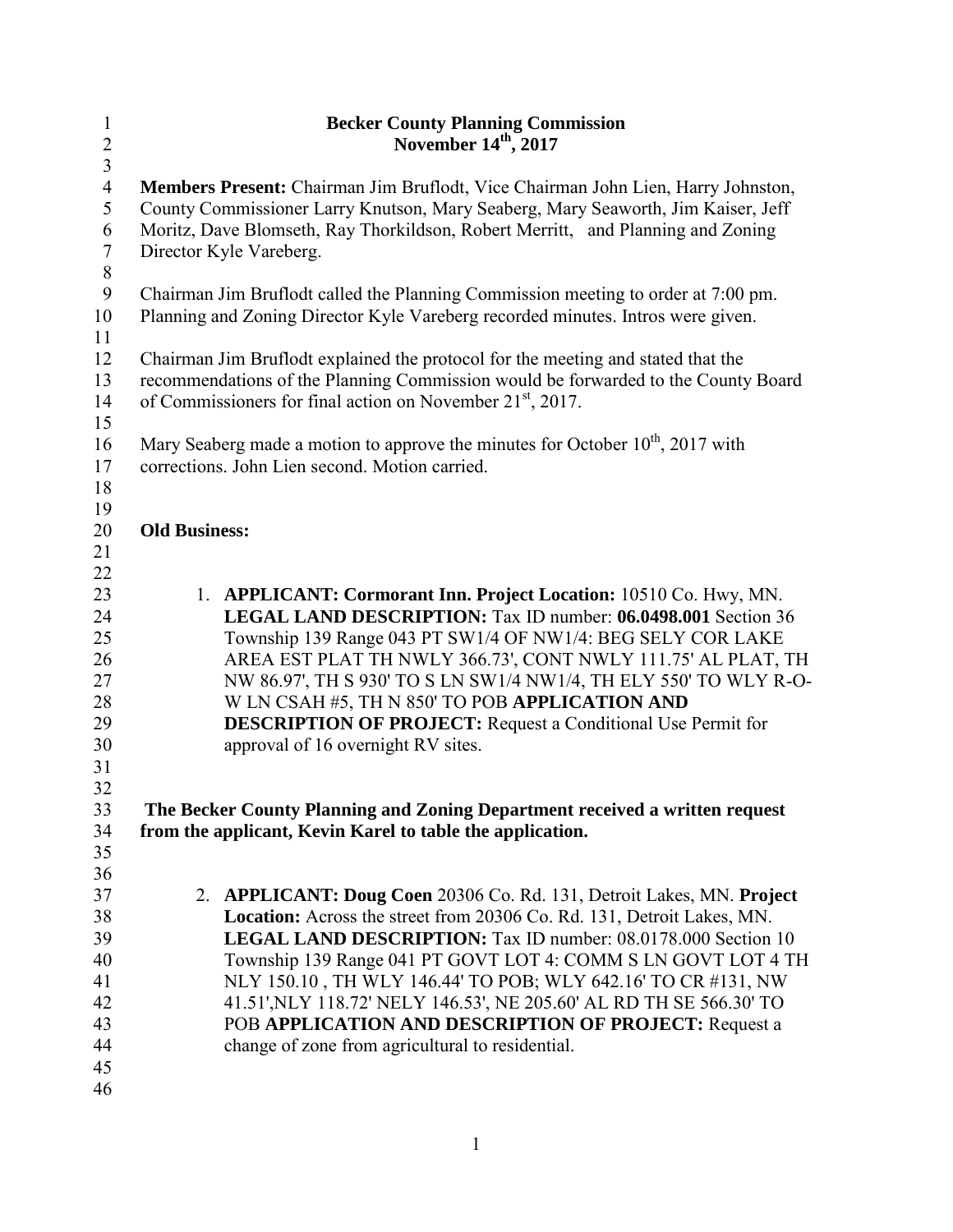| 47 | Scott Walz with Meadow Land Surveying spoke on behalf of the applicant, Doug Coen.           |
|----|----------------------------------------------------------------------------------------------|
| 48 | Walz stated the current parcel of land is zoned Agricultural and does not meet               |
| 49 | Agricultural requirements in terms of size, making the parcel sub-standard. The request in   |
| 50 | change of zone would make the lot conforming. Walz also explained the request is part of     |
| 51 | a stipulation from the City of Detroit Lakes, who Coen is currently working with to          |
| 52 | subdivide the land.                                                                          |
| 53 |                                                                                              |
| 54 | Larry Knutson asked how much of the lot was useable.                                         |
| 55 |                                                                                              |
| 56 | Walz stated approximately forty thousand square feet of the lot is buildable.                |
| 57 |                                                                                              |
| 58 | Thomas Swenson spoke in opposition of the application. Swenson stated he is concerned        |
| 59 | the change of zone would create proposals for bigger structures on the property creating     |
|    |                                                                                              |
| 60 | more impervious coverage and also said Becker County Soil & Water share concerns.            |
| 61 |                                                                                              |
| 62 | At this time testimony closed.                                                               |
| 63 |                                                                                              |
| 64 | John Lien said the lot is in a residential area and should be zoned residential. Lien stated |
| 65 | water issues do not concern the board at this time, only the zone is in question.            |
| 66 |                                                                                              |
| 67 | Knutson agreed and stated the current zone makes the lot sub-standard and the change of      |
| 68 | zone will still carry setbacks and codes to be followed.                                     |
| 69 |                                                                                              |
| 70 | There was no further discussion by the board.                                                |
| 71 |                                                                                              |
| 72 | MOTION: John Lien made a motion to approve the request for a change of zone                  |
| 73 | from agricultural to residential. Due to the fact the request meets chapter eight,           |
| 74 | section thirteen of the Becker County Zoning Ordinance. Mary Seaberg second. All             |
| 75 | in favor. Motion carried.                                                                    |
| 76 |                                                                                              |
| 77 |                                                                                              |
| 78 | <b>New Business</b>                                                                          |
| 79 |                                                                                              |
| 80 | 1. APPLICANT: Noah Borntreger. Project Location: 40407 St. Hwy. 87, Frazee,                  |
| 81 | MN. LEGAL LAND DESCRIPTION: Tax ID number: 29.0151.001 Section 24                            |
| 82 |                                                                                              |
|    | Township 138 Range 039 24-138-039 E1/2 OF SW1/4 LESS HWY 87                                  |
| 83 | <b>APPLICATION AND DESCRIPTION OF PROJECT:</b> Request a Conditional                         |
| 84 | Use Permit to operate a retail store.                                                        |
| 85 |                                                                                              |
| 86 | Noah Borntreger introduced his request to operate a retail store and sell produce from his   |
| 87 | farm.                                                                                        |
| 88 |                                                                                              |
| 89 | At this time nobody spoke against or in favor of the application, testimony closed.          |
| 90 |                                                                                              |
| 91 | John Lien stated the request is ideal for the rural setting of the property and found no     |
| 92 | concern.                                                                                     |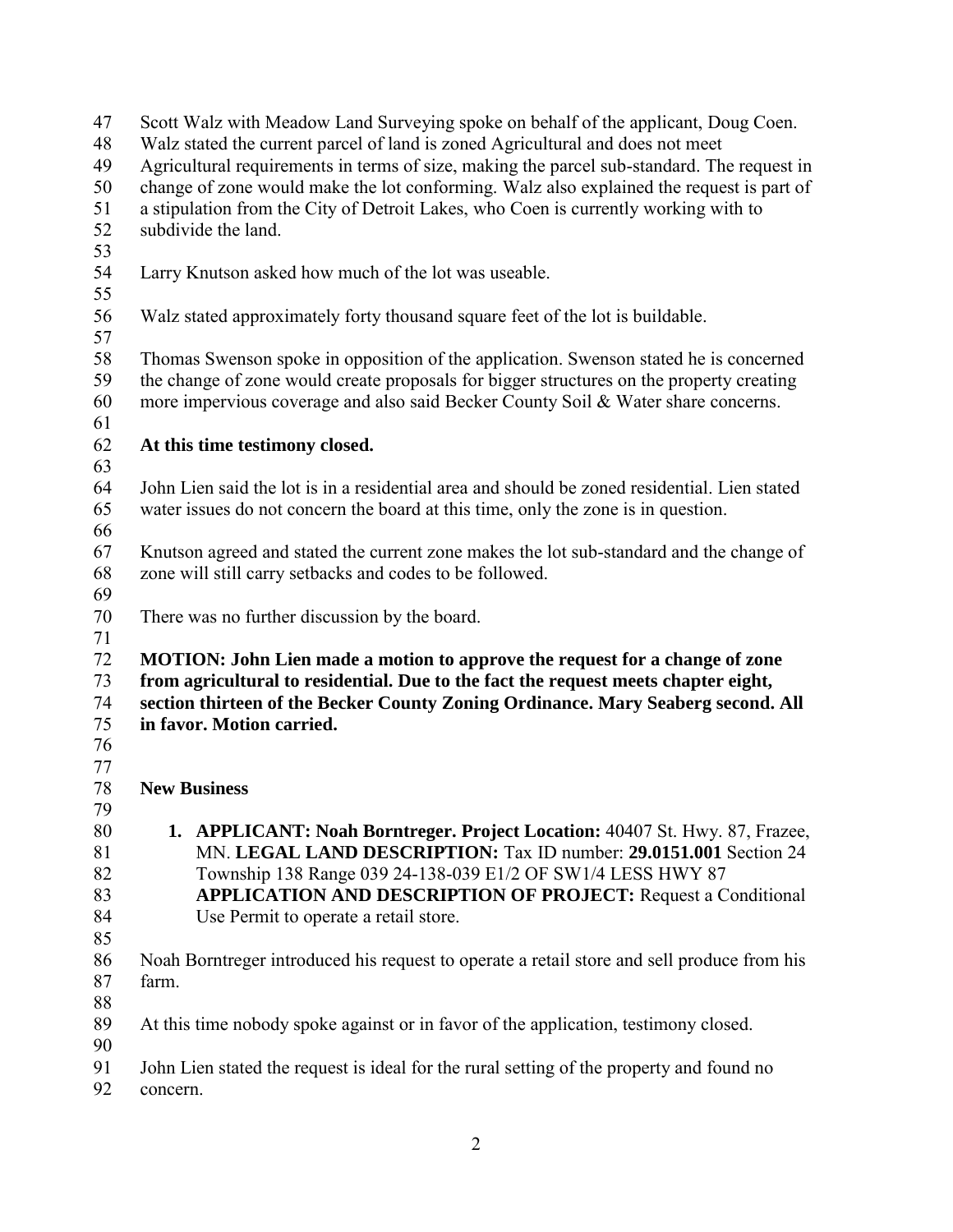There was no further discussion by the board. **MOTION: Mary Seaberg made a motion to approve the request for a a Conditional Use Permit to operate a retail store. Due to the fact the request meets chapter eight, section eleven of the Becker County Zoning Ordinance. Jeff Moritz second. All in favor. Motion carried. 2. APPLICANT: Timothy and Christine Erickson. Project Location:** XXX Snowshoe Beach Lane, Pelican Rapids, MN. **LEGAL LAND DESCRIPTION:** Tax ID number: **06.0370.000.** Section 26 Township 138 Range 043 FRAC NE1/4 LESS 2 AC FOR RD. **APPLICATION AND DESCRIPTION OF PROJECT:**  Request a Conditional Use Permit to construct a Verizon wireless facility and tower on their property. Rick Adams spoke on behalf of Verizon Wireless and Timothy and Christine Erickson. Adams stated the proposal includes a one hundred and ninety foot cell phone tower on the Erickson's Farm, with a lightning rod extending to one hundred and ninety nine feet tall. Adams referenced maps in the packet to show the site meets the half mile setback from any lake and the tower site is outside the two mile radius of other existing towers. Adams said all the other towers in the area were too far away to supply service to this location and future plans for towers indicated this location for the application. Adams said the Federal Aviation Administration (FAA) does not require the application to go through any FAA process. Jim Bruflodt confirmed the tower does not need to be lit. Adams said a new road approach will be created off of Snowshoe Beach Lane on to the East side of the Erickson's land. The tower site will be located at least the height of the tower off of all setback lot lines. Adams noted one residential neighbor in the area and stated lots of vegetative screening exist between the tower site and the neighbor. Adams also stated the proposed tower is self-supported. Jeff Moritz asked if any other cell phone carriers will be using the towers. Adams stated Verizon Wireless has contracted with the Erickson's for co-locations. Jim Kaiser asked if Adams has contacted Cormorant Township to maintain snow up to the road approach. Adams stated yes they have been in contact. Kaiser asked if the tower site was near a campground.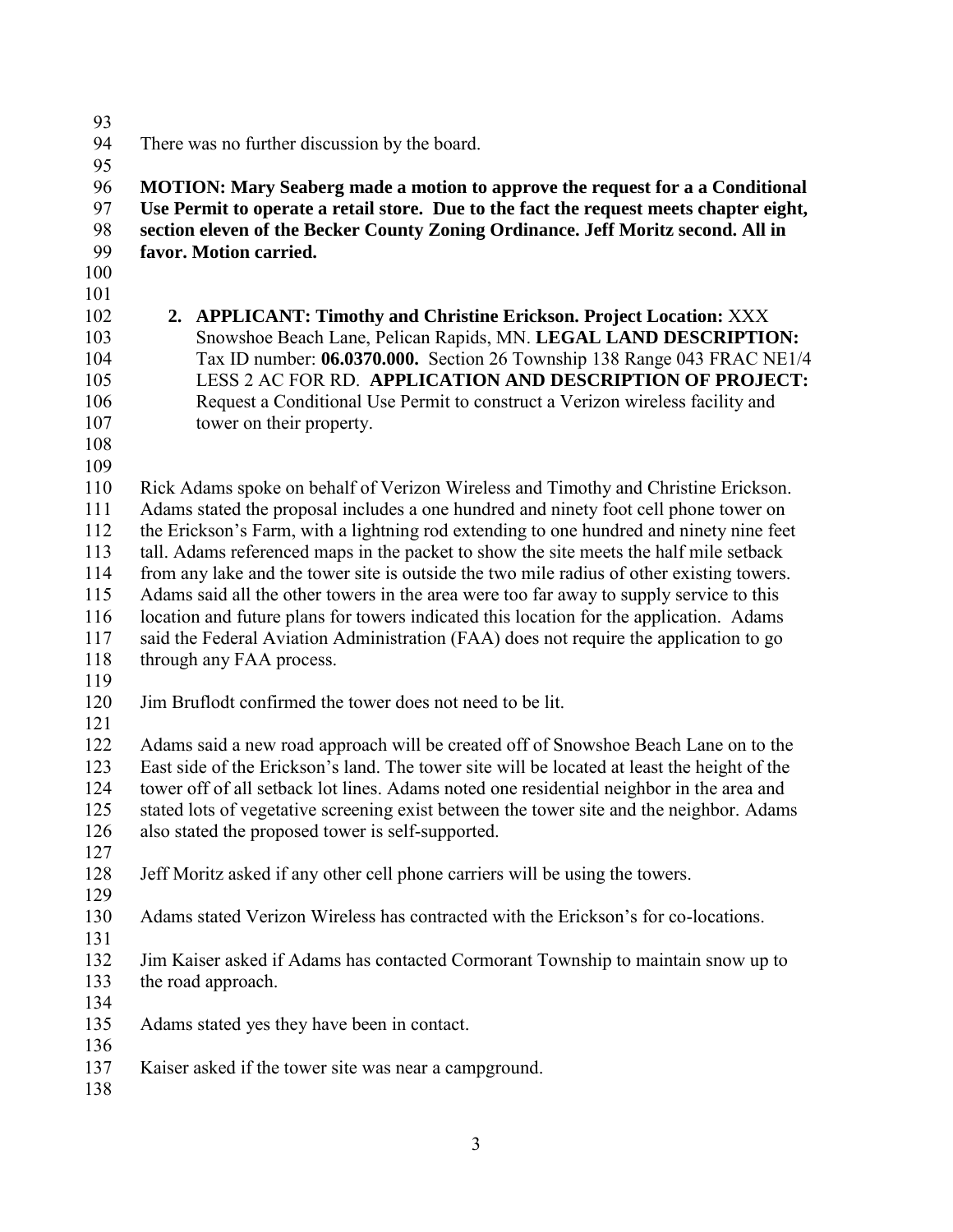| 139<br>140                      | Adams said yes the tower was moved to service the campground.                                                                                                                                                                                                                                                         |
|---------------------------------|-----------------------------------------------------------------------------------------------------------------------------------------------------------------------------------------------------------------------------------------------------------------------------------------------------------------------|
| 141<br>142                      | Kaiser asked if the new tower would affect phones differently.                                                                                                                                                                                                                                                        |
| 143<br>144<br>145<br>146<br>147 | Adams said towers differ from third generation radios to fourth generation radios and<br>when a new site is constructed, it is constructed with the newest technology, which can<br>cause the need for an upgraded phone, because each tower can only sustain a certain level<br>of technology.                       |
| 148<br>149                      | No one spoke in favor or against the application, testimony closed.                                                                                                                                                                                                                                                   |
| 150<br>151                      | There was no further discussion by the board.                                                                                                                                                                                                                                                                         |
| 152<br>153<br>154<br>155<br>156 | <b>MOTION:</b> Jim Kaiser made a motion to approve the request for a a Conditional<br>Use Permit to construct a Verizon wireless facility and tower. Due to the fact the<br>request meets chapter eight, section eleven of the Becker County Zoning Ordinance.<br>Dave Blomseth second. All in favor. Motion carried. |
| 157                             |                                                                                                                                                                                                                                                                                                                       |
| 158                             | 3. APPLICANT: Laurie Perlmutter. Project Location: 21391Cozy Cove Road,                                                                                                                                                                                                                                               |
| 159                             | Detroit Lakes, MN. LEGAL LAND DESCRIPTION: Tax ID number:                                                                                                                                                                                                                                                             |
| 160                             | 08.0057.001. Section 04 Township 139 Range 041 04-139-041 PT GOVT LOT                                                                                                                                                                                                                                                 |
| 161                             | 6: COMM W QTR COR TH E 350.03' TO POB; TH S 850', W 350.03' TO W                                                                                                                                                                                                                                                      |
| 162                             | LN, S 389' TO TAMARACK LK, ELY, NELY, ELY, SLY & ELY AL LK TO E                                                                                                                                                                                                                                                       |
| 163                             | LN GOVT LOT 6, N 1443.52' TO NE COR, W 1019.08' AL CTR LN                                                                                                                                                                                                                                                             |
| 164                             | ALMQUIST RD TO POB AKA TRACT B. APPLICATION AND                                                                                                                                                                                                                                                                       |
| 165                             | <b>DESCRIPTION OF PROJECT:</b> Request a Conditional Use Permit for a tent &                                                                                                                                                                                                                                          |
| 166                             | RV campground.                                                                                                                                                                                                                                                                                                        |
| 167                             |                                                                                                                                                                                                                                                                                                                       |
| 168                             | The Becker County Planning and Zoning Department received a written request                                                                                                                                                                                                                                           |
| 169                             |                                                                                                                                                                                                                                                                                                                       |
| 170                             | from the applicant, Laurie Perlmutter to table the application.                                                                                                                                                                                                                                                       |
| 171                             |                                                                                                                                                                                                                                                                                                                       |
|                                 |                                                                                                                                                                                                                                                                                                                       |
| 172                             | 4. APPLICANT: Todd Simison/Sno & H20, LLC (T.S. Recreational). Project                                                                                                                                                                                                                                                |
| 173                             | Location: 28955 US Hwy. 10, Detroit Lakes, MN. LEGAL LAND                                                                                                                                                                                                                                                             |
| 174                             | <b>DESCRIPTION:</b> Tax ID number: 19.0222.000. Section 12 Township 138                                                                                                                                                                                                                                               |
| 175                             | Range 041 .70 AC IN NW COR OF NE1/4 OF NE1/4 & 2.8 AC IN NE COR OF                                                                                                                                                                                                                                                    |
| 176                             | <b>GOVT LOT 1. APPLICATION AND DESCRIPTION OF PROJECT:</b>                                                                                                                                                                                                                                                            |
| 177                             | Request a Change of Zone from residential to commercial.                                                                                                                                                                                                                                                              |
| 178                             |                                                                                                                                                                                                                                                                                                                       |
| 179                             | Todd Simison introduced the application. Simison explained his current business is                                                                                                                                                                                                                                    |
| 180                             | located across the highway from the application. Simison stated he purchased the                                                                                                                                                                                                                                      |
| 181                             | property due to space issues. The application is located next to a piece of property he                                                                                                                                                                                                                               |
| 182                             | owns, and sits between to commercial zoned properties, however the property does                                                                                                                                                                                                                                      |
| 183                             | boarder one residential piece of property. Simison said the only thing he plans to build is                                                                                                                                                                                                                           |
| 184                             | a fence on the property. Simison stated he intends to store boat lifts on the property and is                                                                                                                                                                                                                         |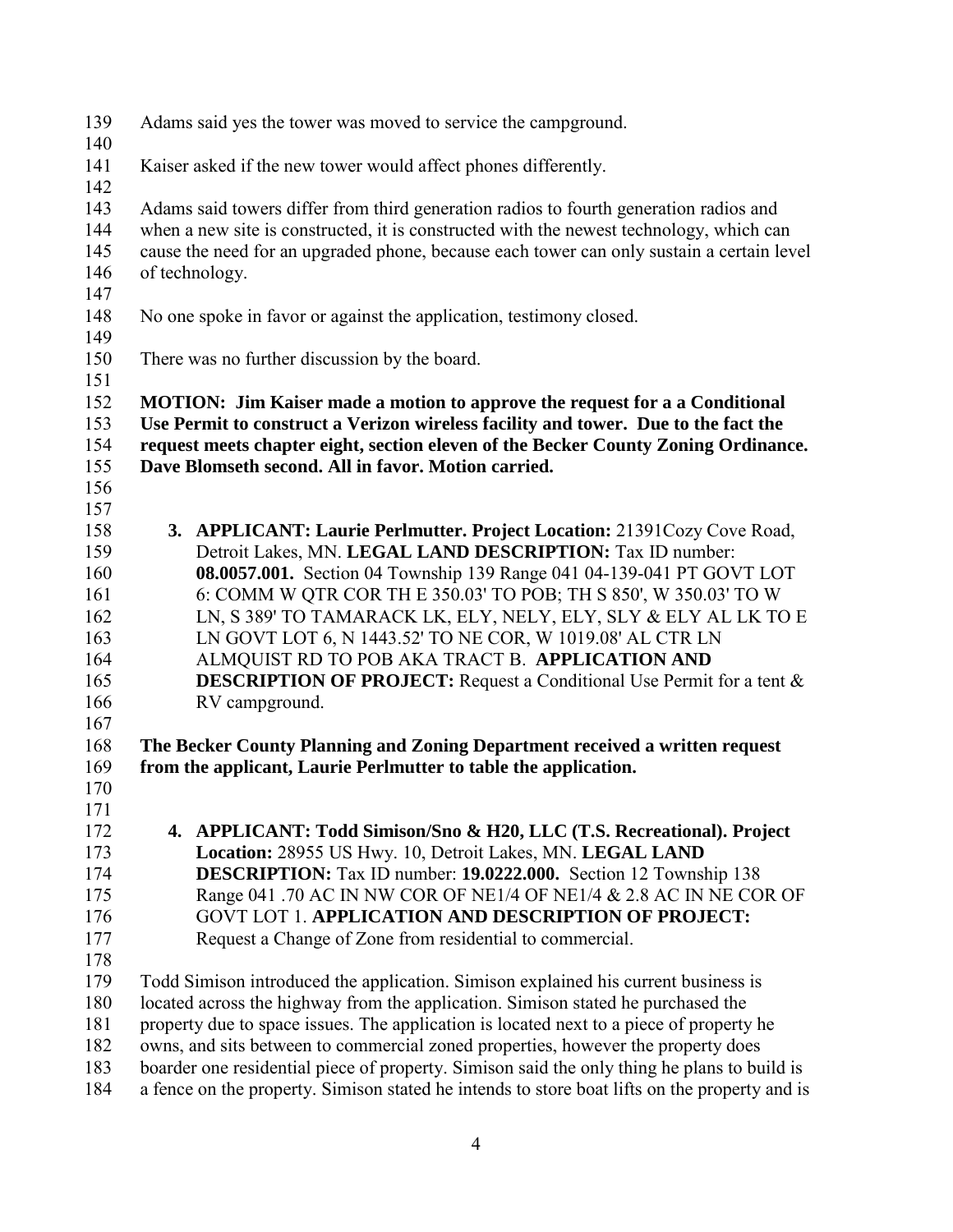| 185 | currently in the process of removing an existing building from the property, he has also                                        |
|-----|---------------------------------------------------------------------------------------------------------------------------------|
| 186 | been in contact with an agency to delinate the wetland on the property. Simison said due                                        |
| 187 | to the wetland he is unable to clear cut the property which will create a one hundred yard                                      |
| 188 | buffer of trees between him and his neighbor. Simison said the current driveway is a                                            |
| 189 | shared access and he and his neighbor have an agreement to maintain the driveway.                                               |
| 190 |                                                                                                                                 |
| 191 | Jim Kaiser asked who owns the driveway.                                                                                         |
| 192 |                                                                                                                                 |
| 193 | Simison said he owns the driveway and his neighbor has an easement.                                                             |
| 194 |                                                                                                                                 |
| 195 | A letter opposing the application received from Constance K. Hanna was read by Kyle                                             |
| 196 | Vareberg.                                                                                                                       |
| 197 |                                                                                                                                 |
| 198 | At this time testimony closed.                                                                                                  |
| 199 |                                                                                                                                 |
| 200 | Jeff Moritz stated the application is consistent with the surrounding area and it meets all                                     |
| 201 | the requirements.                                                                                                               |
| 202 |                                                                                                                                 |
| 203 | <b>MOTION:</b> Ray Thorkildson made a motion to approve the request for a change of                                             |
| 204 | zone from residential to commercial. Due to the fact the request meets chapter                                                  |
| 205 | eight, section thirteen of the Becker County Zoning Ordinance. Mary Seaberg                                                     |
| 206 | second. All in favor. Motion carried.                                                                                           |
| 207 |                                                                                                                                 |
| 208 |                                                                                                                                 |
| 209 | 5. APPLICANT: Donald Heston. Project Location: 45162 Maple Shores Lane,                                                         |
| 210 | MN. LEGAL LAND DESCRIPTION: Tax ID number: 28.0080.000. Section                                                                 |
| 211 | 15 Township 140 Range 038 PT GOVT LOT 1 SEC 15 & PT GOVT LOT 3 SEC                                                              |
| 212 | 14: COMM SE COR SEC 15, N 1307.66' TO POB; SW 414.50', NWLY 272.49'                                                             |
| 213 |                                                                                                                                 |
|     | TO SHELL LK, ELY AL LK 519', S 259.13', SW 19.50' TO POB.<br><b>APPLICATION AND DESCRIPTION OF PROJECT:</b> Request a Change of |
| 214 |                                                                                                                                 |
| 215 | Zone from agricultural to residential.                                                                                          |
| 216 |                                                                                                                                 |
| 217 |                                                                                                                                 |
| 218 | Scott Walz from Meadow Land Surveying spoke on behalf of Donald Heston. Walz                                                    |
| 219 | stated the lots were zoned Agricultural and split into five lots in 1970 before the Becker                                      |
| 220 | County Zoning Ordinance existed. Walz stated Heston is requesting to divide the current                                         |
| 221 | five lots into three conforming lots. Walz also stated the current easement on tract A will                                     |
| 222 | be removed and a new one will be made on tract A.                                                                               |
| 223 |                                                                                                                                 |
| 224 | Larry Knutson stated the application is a change of zone and a certificate of survey.                                           |
| 225 |                                                                                                                                 |
| 226 | Walz confirmed it is both.                                                                                                      |
| 227 |                                                                                                                                 |
| 228 | A letter with no opposition to the application received from Kristy Wilde was read by                                           |
| 229 | Kyle Vareberg.                                                                                                                  |
| 230 |                                                                                                                                 |